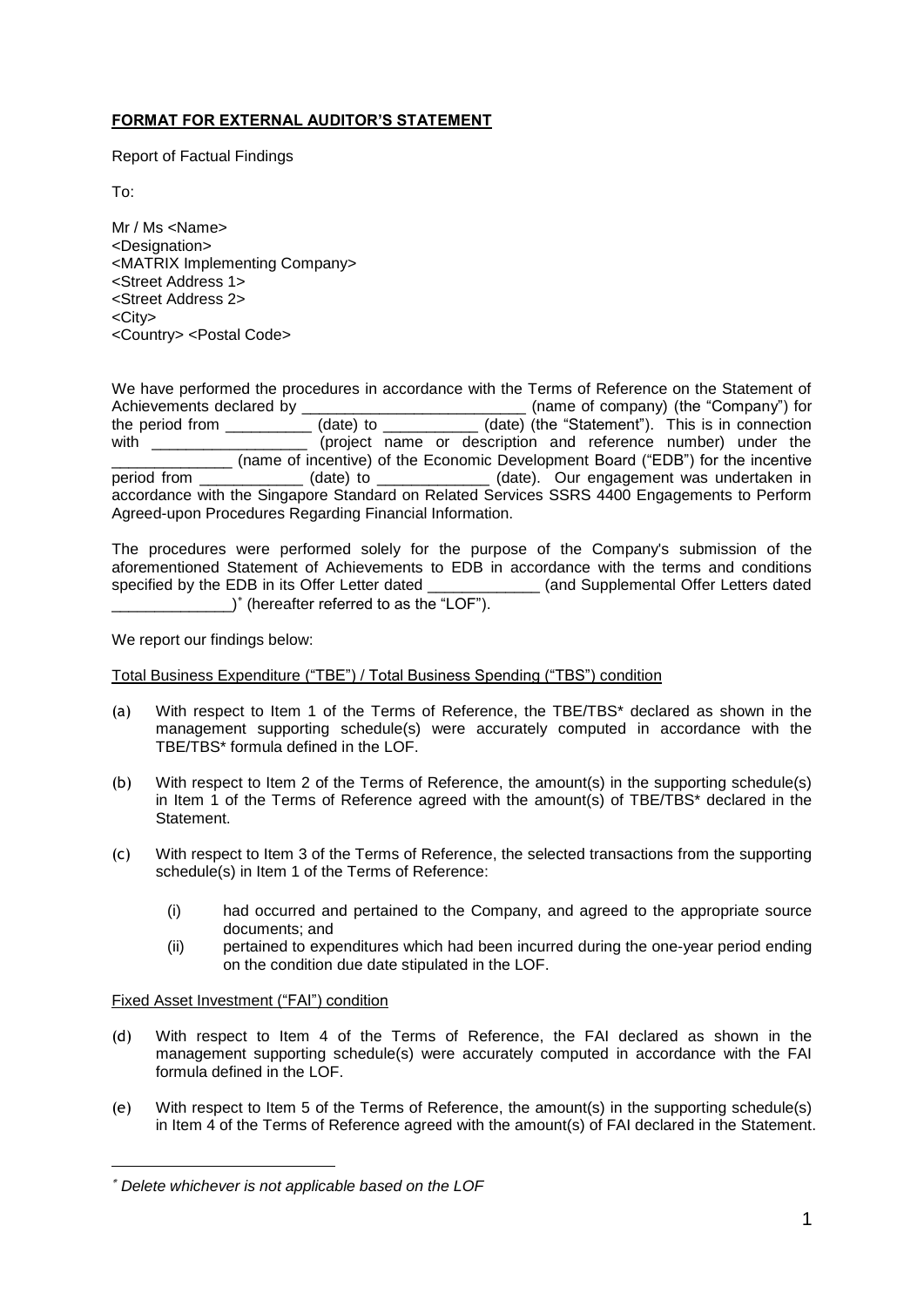- (f) With respect to Item 6 of the Terms of Reference, the selected acquisitions or disposals from the supporting schedule(s) in Item 4 of the Terms of Reference:
	- (i) had occurred and pertained to the Company and agreed to the appropriate source documents;
	- (ii) were recorded accurately in the supporting schedule(s) obtained in Item 4; and
	- (iii) pertained to transactions which had occurred as of the condition due date stipulated in the LOF.
- (g) With respect to Item 7 of the Terms of Reference, we had either a) physically sighted; or b) checked the supporting documents where physical sighting is not practical (e.g. supplier invoices, architects' certificates and completion certificates for leasehold improvements) of at least 20% of the fixed assets recorded in the FAI supporting schedule(s) in Item 4 of the Terms of Reference as part of the cumulative FAI balance declared in the Statement to check for existence [to indicate date of sighting].

#### Employment condition

- (h) With respect to Item 8 of the Terms of Reference, the number(s) of headcount in the management supporting schedule(s) agreed with the number(s) declared in the Statement.
- (i) With respect to Item 9(i) of the Terms of Reference, the selected employees were employed as of the condition due date stipulated in the LOF.
- (j) With respect to Item 9(ii) of the Terms of Reference, based on our inquiries with the relevant human resource personnel(s), we found the job titles of the selected employees matched with their job classifications shown in the supporting schedule(s) obtained in Item 8 of the Terms of Reference.
- (k) With respect to Item 9(iii) of the Terms of Reference, we obtained confirmation from the relevant human resource personnel(s) that (i) the selected employees were employed as of the condition due date stipulated in the LOF; (ii) the job titles of the selected employees matched the job classifications shown in the supporting schedule(s) obtained in Item 8 of the Terms of Reference and (iii) the selected employees were tax residents of Singapore during their period of employment in the period preceding the condition due date stipulated in the LOF.

#### **Others**

(l) With respect to Item 10 of the Terms of Reference, there is no going concern matter included in the latest auditors' report on the financial statements of the Company for the latest financial year ended \_\_\_\_\_\_(date).

#### *(Detail the exceptions if any)*

Because the above procedures do not constitute either an audit or a review made in accordance with Singapore Standards on Auditing or Singapore Standards on Review Engagements, we do not express any assurance on the Statement as at  $(date).$ 

Had we performed additional procedures or had we performed an audit or review of the financial statements in accordance with Singapore Standards on Auditing or Singapore Standards on Review Engagements, other matters might have come to our attention that would have been reported to you.

Our report is solely for the purpose set forth in the second paragraph of this report and for your information, and is not to be used for any other purpose or to be distributed to parties other than the EDB. This report relates only to the accounts and items specified above and do not extend to any financial statements of the Company, taken as a whole.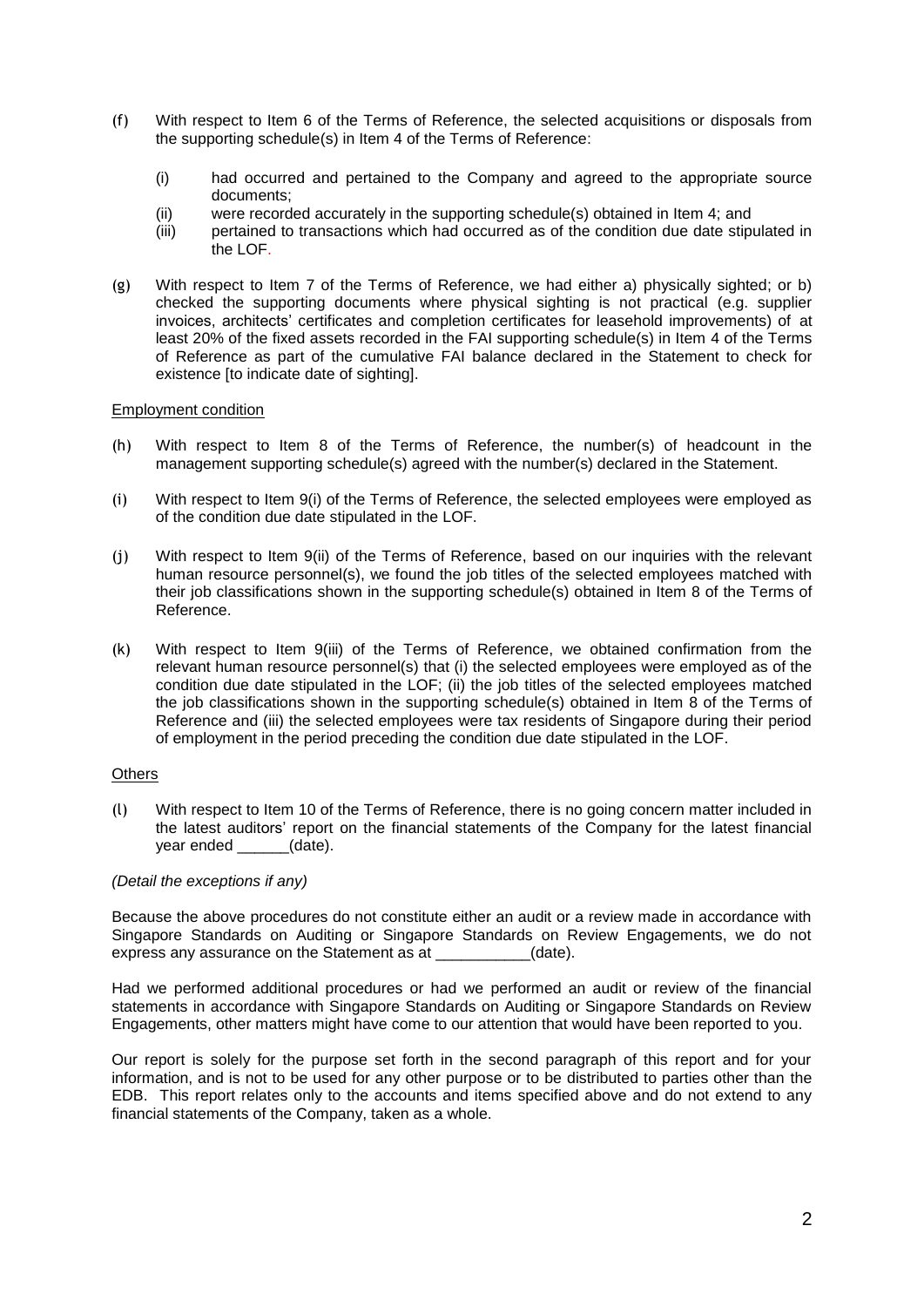\_\_\_\_\_\_\_\_\_\_\_\_\_\_\_\_\_\_\_\_\_ (firm) Public Accountants and Chartered Accountants Singapore

\_\_\_\_\_\_\_\_\_\_\_\_\_\_\_ (date)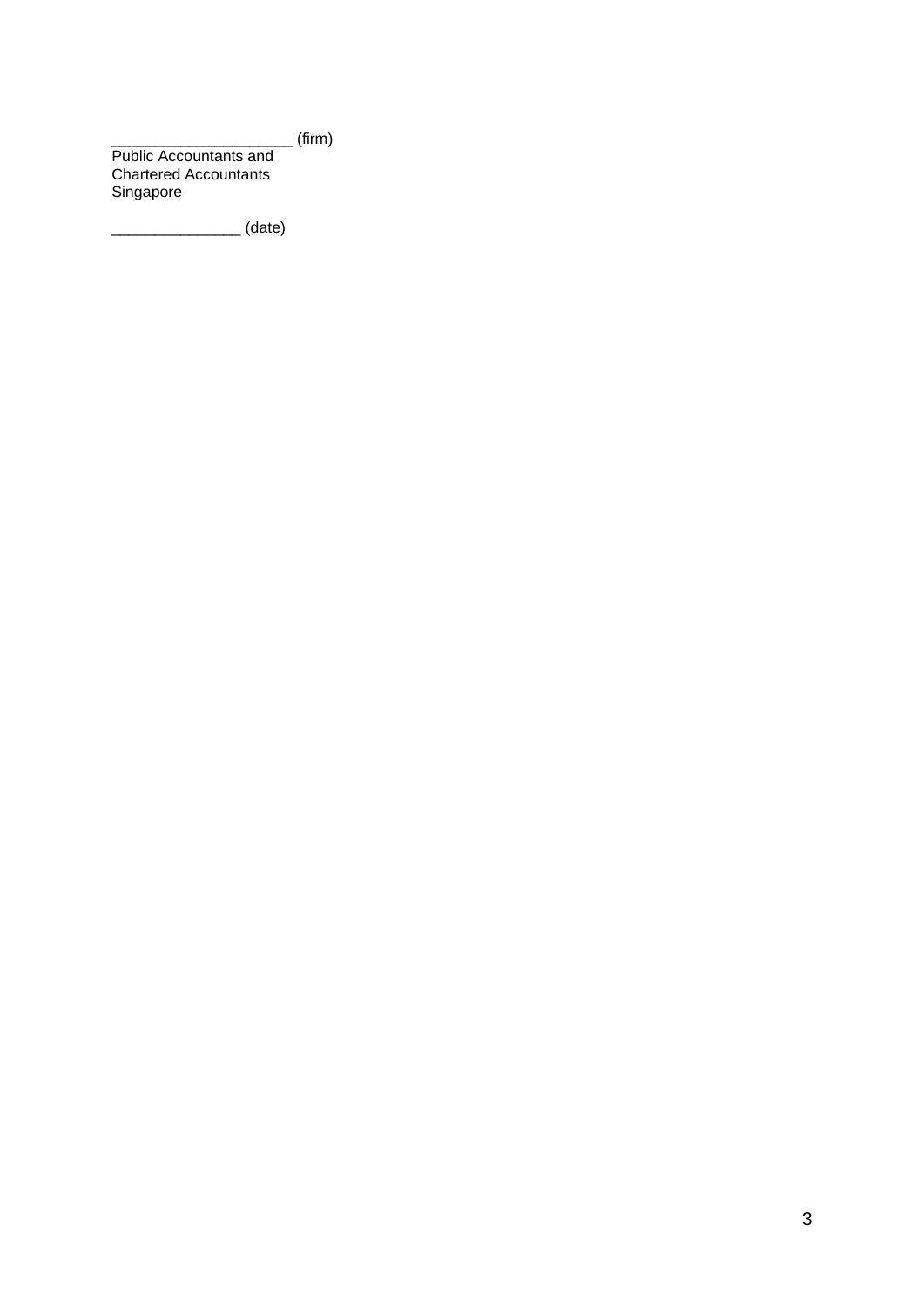## **Terms of Reference for Incentive Recipient's External Auditors**

Total Business Expenditure ("TBE") / Total Business Spending ("TBS") condition*<sup>1</sup>*

- 1. Obtain from management supporting schedule(s) for the amount of annual TBE/TBS declared and check the mathematical accuracy of the amounts in the supporting schedule(s) based on the TBE/TBS formula defined in the LOF.
- 2. Trace the amount(s) in the supporting schedule(s) in Item 1 to the amount of TBE/TBS declared in the Company's Statement.
- 3. Obtain appropriate source documents for TBE/TBS transactions comprising at least 20% of TBE/TBS, based on the supporting schedule(s) in Item 1 to check that:
	- i. The selected transactions in the supporting schedule(s) had occurred and pertained to the Company by agreeing the details (e.g. description and amounts) to the appropriate source documents (e.g. invoices from suppliers, payment records, etc); and
	- ii. The selected transactions were expenditures which had been incurred during the one-year period ending on the condition due date stipulated in the LOF.

#### Fixed Asset Investment ("FAI") condition<sup>2,3</sup>

-

- 4. Obtain from management supporting schedule(s) for the amounts of cumulative and additional FAI incurred and check the mathematical accuracy of the amounts in the supporting schedule(s) based on the FAI formula defined in the LOF.
- 5. Trace the cumulative and additional FAI in the supporting schedule(s) in Item 4 to the amount of cumulative and additional FAI declared in the Company's Statement.
- 6. Obtain appropriate source documents for additional FAI transactions at cost (either acquisitions or disposals) comprising at least 20% of FAI, based on the supporting schedule(s) provided in Item 4 to check that:
	- i. The selected transactions in the supporting schedule(s) had occurred and pertained to the Company by agreeing the details (e.g. description and amounts) to the appropriate source documents (e.g. invoices from suppliers, payment records, etc);
	- ii. The amounts of selected FAI acquired or disposed were recorded accurately in the supporting schedule obtained in Item 4; and
	- iii. The selected FAI acquired or disposed were transactions which had occurred as of the condition due date stipulated in the LOF.
- 7. Check that at least 20% of the fixed assets, recorded in the FAI supporting schedule(s) as part of the cumulative FAI balance declared in the Statement exist by either a) physically sighting; or b) checking to supporting documents (e.g. supplier invoices, architects' certificates and completion certificates for leasehold improvements) where physical sighting is not practical.

 $1$  An entity is defined to be "outside Singapore" if its registered address is not in Singapore and includes an entity that is registered in Singapore which is dormant or a shell entity. Where the Company is able to demonstrate that expenses related to outside Singapore which would otherwise be excluded from TBE/TBS were incurred for activities conducted in Singapore, such expenses shall be included in TBE/TBS.<br><sup>2</sup> "Additional FAI" is the amount (at cost) incurred during the period between the start of the incentive period and

the milestone date specified in the Letter of Offer (LOF). It should be net of disposals.<br><sup>3</sup> "Cumulative" FAI refers to the amount of FAI (at cost) incurred as at the milestone date specified. It should include both additional FAI and the amount incurred before the start of the incentive period. It should be net of disposals.